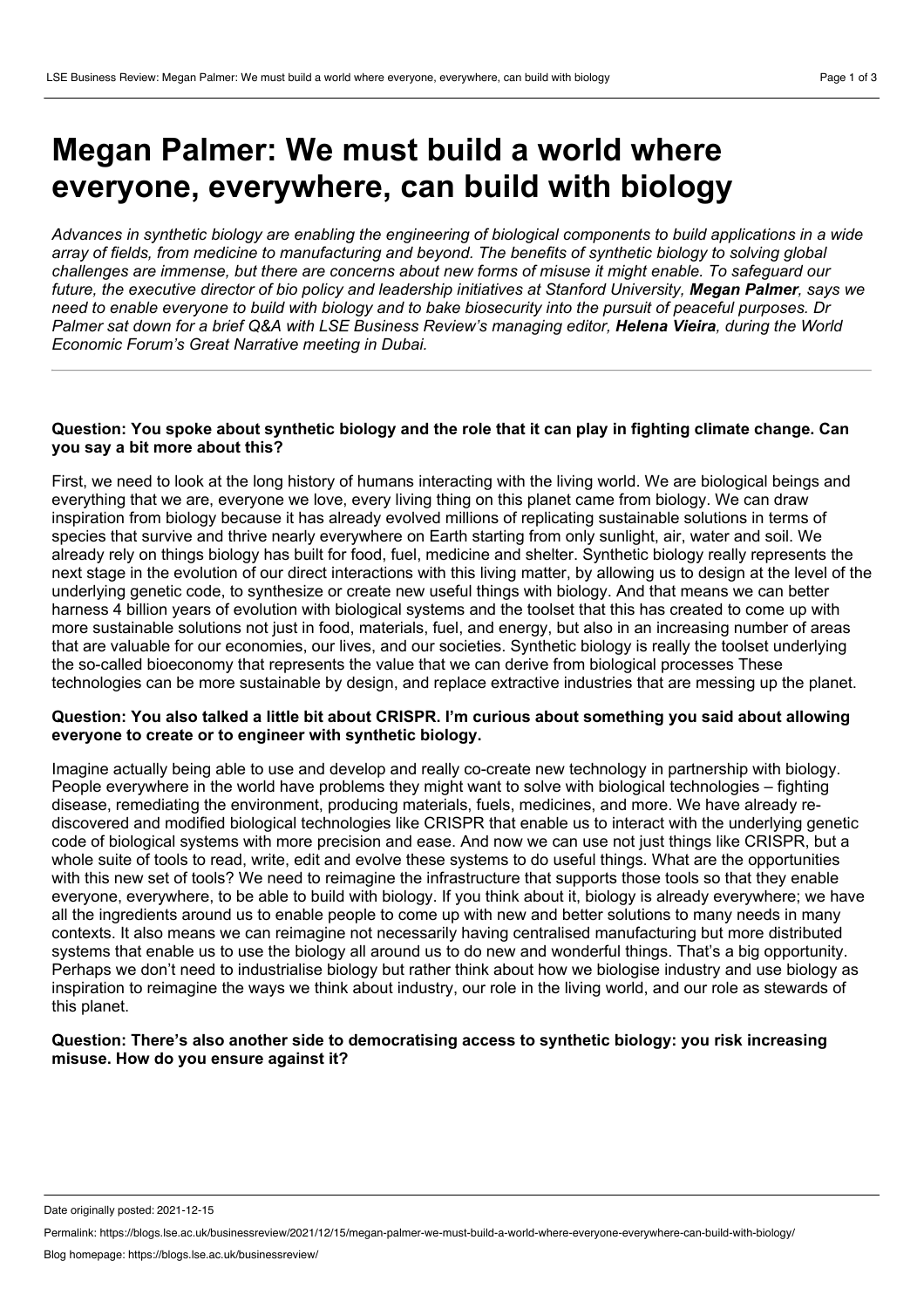That's a key challenge. One of the things to remember, though, is that we are already in a state where we need to protect against emerging and re-emerging infectious disease. There are also other threats to our safety and security that biology can help protect us from, including climate change. So, we are not at a starting point of being safe and secure. The challenge is therefore figuring out how we develop the tools and capabilities and cultures to bias towards protection, while also safeguarding the possibilities of developing biological innovations for peaceful purposes. One of the ways to be more secure is to give everyone the tools to be able to defend against biological threats and be able to come up with solutions to ensure our security and more sustainable ways of living. But to do that we also need to enable everyone to respect that there are territories that we do not want to stray into. One of our most important safeguards against misuse, that is only 50 years old is the Biological Weapons Convention. We remarkably have come together across the world and said, "We do not use biology for harm". The agreement to not weaponize is a choice and is the foundational safeguard that enables us all to benefit from biology. Now this is not sufficient, but it is a critical starting point. We also need to build norms, institutions and practices that enable everyone to navigate ambiguity and uncertainty around harms that can be hard to classify and anticipate. But because biology is everywhere and increasingly available you ultimately can't lock up the tools. You therefore have to create a culture around those tools where people are expected to be vigilant in keeping themselves and others away from harmful territories, and to build ways to quickly detect and respond to things might that go wrong including accidents. They also need to be aware they might be wrong. It's going to take both technical and social approaches, but if we bake in biosecurity, we can grow a type of global immune systems we will need to safeguard our future.

# Question: Towards the end of your talk, you said we're all biological beings, so we have to go beyond the **human-centric vision. Does that mean that plants and other animals must be given the same level of respect that we have for human beings?**

As humans, we carry all sorts of different beings in our bodies already. We have a microbiome that supports our bodies. Th planet nourishes us already. So, it's not just a matter of respect, but of awe of our place in the living world. We can't do it alone, and we wouldn't want to. And it's also thinking about partnerships. How do we have a partnership with the microbes that are making our beer or our bread? It's realizing that we're already in that state of being coupled with many other systems. So, it's revisiting what already existed before in terms of a relationship with many other living beings that support us and our planet and asking what new relationships we might need to form as we engage with even more intention and power. In another example, I've also been inspired by using biotechnology enabled approaches to rescue endangered species where other conservation approaches have failed. This year Elizabeth Ann, a critically endangered Black Footed Ferret, was cloned from cells frozen down over 30 years ago. We have the opportunity to rethink how we not only preserve the future our species also preserve the future of other species while we seek to stem the reasons we are rapidly losing biodiversity.

# **Question: Are synthetic animal meat and products part of the solution?**

I definitely think so. There is a real opening up of possibilities in this space. We already have plant-based burgers that taste and smell like meat thanks to the addition of heme, a blood protein, that was grown by microbes like beer. These burgers can be produced much more sustainably than meat from a cow, and they are tasty. And there is a lot of interest in mycelium, or mushrooms, that can be grown to create not only replacements for animal-based leather but other types of materials for packaging or construction. If we look at the genes from different species as code or as a toolset that can enable different applications where we don't have to have the whole animal or other organisms involved, we can also now have spider silk without the spiders. It allows us to think about other options that are more harmonious with the living world. We don't have to be as exploitative. We can be regenerative in our approaches.

# **Question: And fight diseases, and aim at immortality…**

Date originally posted: 2021-12-15

Permalink: https://blogs.lse.ac.uk/businessreview/2021/12/15/megan-palmer-we-must-build-a-world-where-everyone-everywhere-can-build-with-biology/